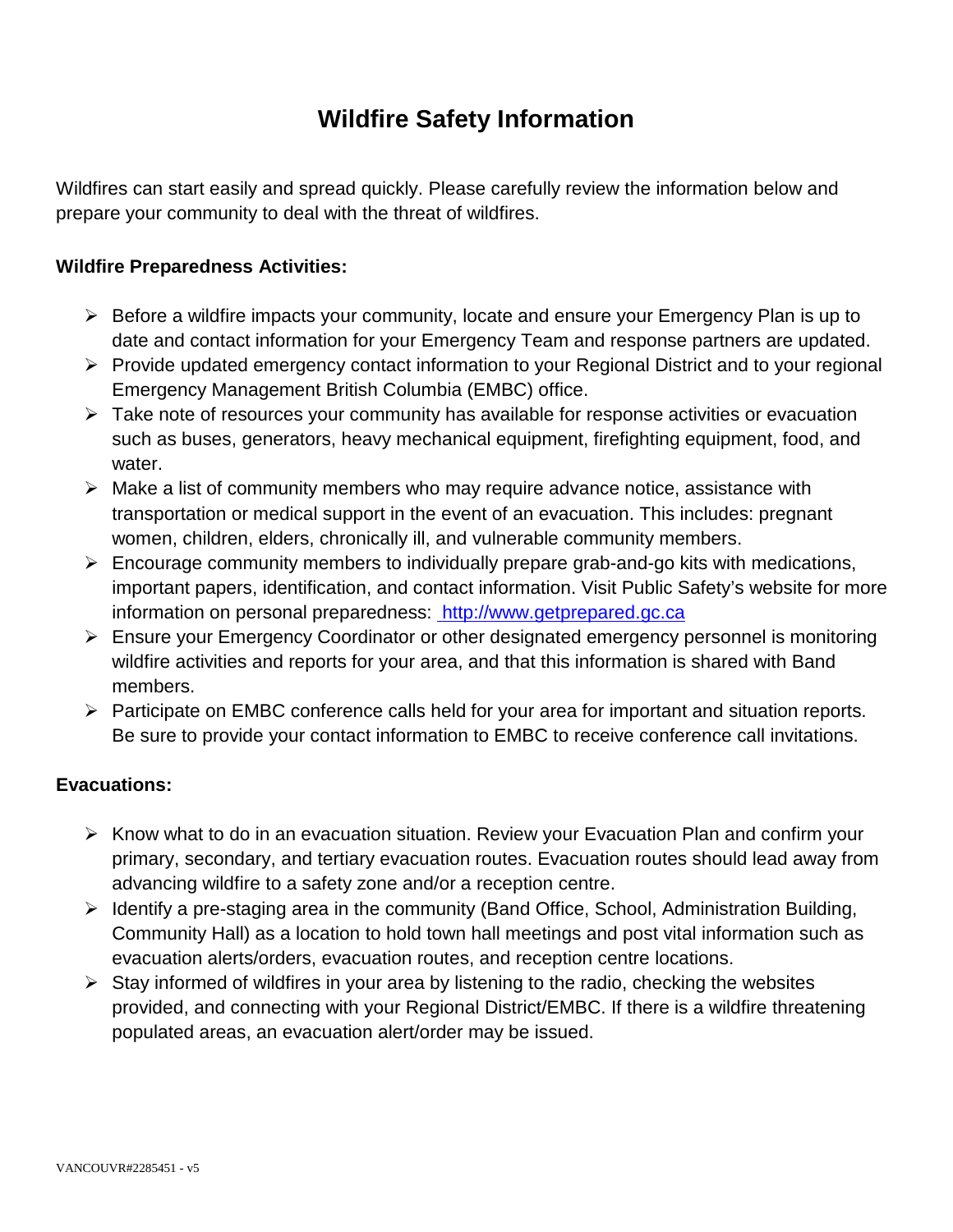- An **Evacuation Alert** means people are warned of a possible threat to life and property, and may be asked to leave on short notice.
	- o If an evacuation alert is issued for your area, Chief and Council and/or your designated Emergency Coordinator should contact EMBC immediately to discuss the risk to your community and identify Emergency Social Services Receptions Centre locations for evacuation.
	- o Request a Task Number from EMBC and track all costs associated with the evacuation once an Evacuation Order has been issued.
	- o At this stage, Chief and Council should issue a BCR advising Band members of the evacuation alert, ensure community members are preparing to evacuate, and ensure everyone is aware of the Reception Centre locations if evacuated.
- An **Evacuation Order** will be issued if the threat increases and there is a need to immediately protect life and property.
	- o At this time, Band members will be required to leave the area immediately as discussed and arranged with your EMBC Regional Office and/or Regional District.
	- o All costs associated to the evacuation must be tracked through the Task Number.
	- o Ensure all community members who are evacuated register at the Reception Centre. This will ensure they receive support for 72 hours under the assigned Task Number. Members will not be covered unless they register.

### *If an evacuation alert/order has not been issued and your community is concerned about an approaching wildfire, contact EMBC immediately at 1-800- 663-3456 to request emergency support.*

#### **Recovery:**

- $\triangleright$  If a wildfire has caused damage to your community and personal property, you will first need to contact your home insurance company to identify your coverage.
- Canada Mortgage and Housing Corporation should be contacted for any Band owned housing or structures to discuss details of insurance and coverage (if applicable).

### **Task Numbers:**

- Task Numbers are used to track emergency incidents by jurisdiction. A Task Number will be assigned to your First Nation by EMBC to track costs associated with evacuations. Eligible costs will be reimbursed post-event through EMBC.
- $\triangleright$  Please refer to the Financial Assistance Guide for Local Authorities and First Nations. More information on eligible costs for reimbursement is available at the following link: <http://www2.gov.bc.ca/gov/content/safety/emergency-preparedness-response-recovery> .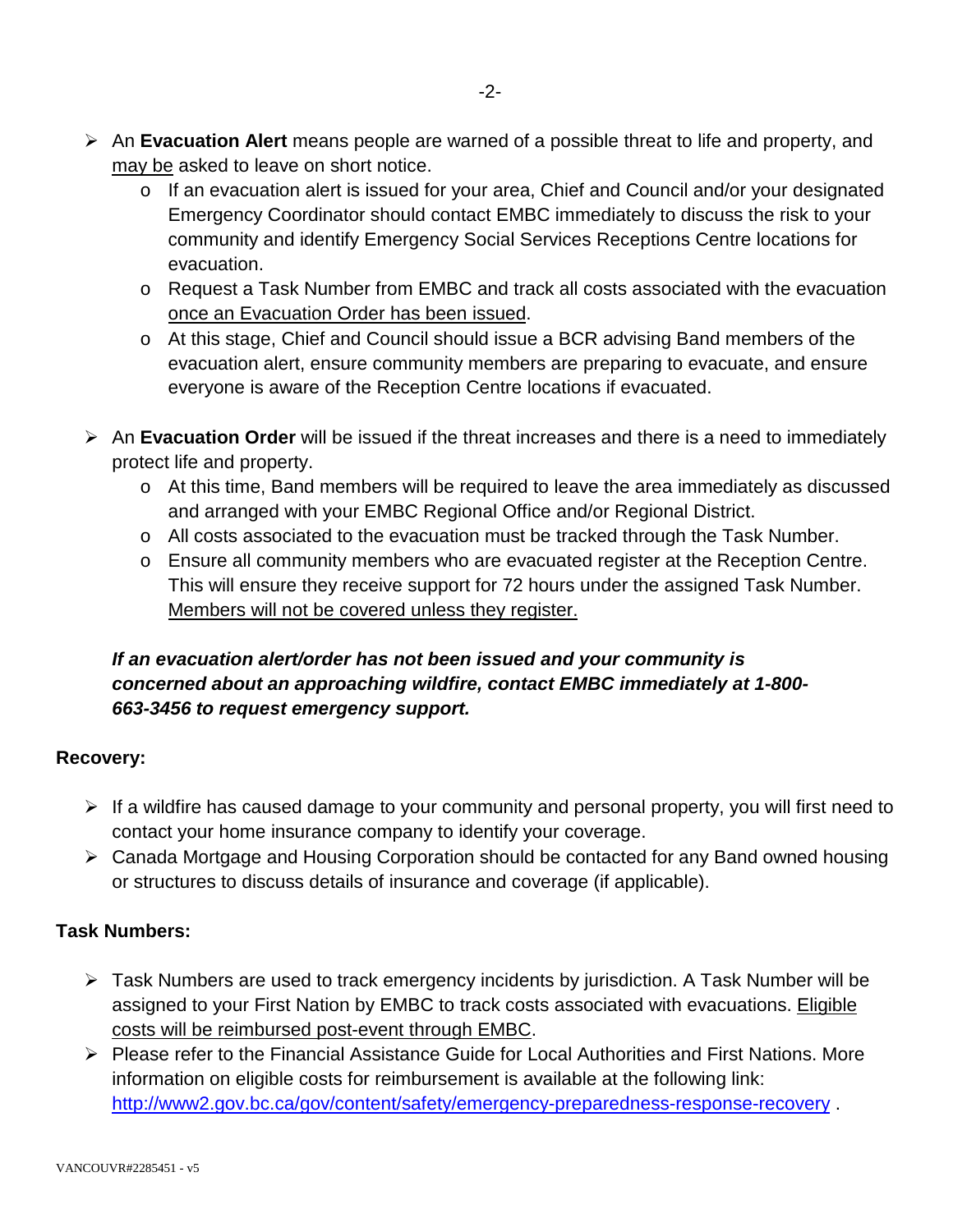# **Regional Emergency Management BC Offices**



| <b>VANCOUVER</b><br><b>ISLAND</b> | Capital<br>Cowichan<br>Valley<br>Nanaimo<br>Alberni -<br>Clayoquot                                                              | <b>Powell River</b><br>Comox Valley<br>Strathcona<br>Mount Waddington                                                                                       |
|-----------------------------------|---------------------------------------------------------------------------------------------------------------------------------|-------------------------------------------------------------------------------------------------------------------------------------------------------------|
| <b>SOUTH</b><br>WEST              | Sunshine<br>Coast<br>Squamish -<br>Lillooet                                                                                     | <b>Greater Vancouver</b><br><b>Fraser Valley</b>                                                                                                            |
| <b>CENTRAL</b>                    | Thompson -<br><b>Nicola</b><br>Okanagan -<br>Similkameen<br>Central<br>Okanagan<br>North<br>Okanagan<br>District of<br>Lillooet | Columbia - Shuswap<br>(only the area including the<br>communities of: Anglemont,<br>Falkland, Salmon Arm,<br>Sicamous, Canoe, Malakwa,<br>Sorrento, Tappen) |

| <b>SOUTH</b><br><b>EAST</b> | Kootenay<br>Boundary<br>Central<br>Kootenay<br>East<br>Kootenay                | Columbia - Shuswap<br>(less the area including the communities<br>of: Anglemont, Falkland, Salmon Arm<br>District, Sicamous, Canoe, Malakwa,<br>Sorrento, Tappen) |
|-----------------------------|--------------------------------------------------------------------------------|-------------------------------------------------------------------------------------------------------------------------------------------------------------------|
| <b>NORTH</b><br><b>EAST</b> | <b>Northern</b><br>Rockies<br>Peace<br>River<br>Fraser -<br><b>Fort George</b> | Cariboo<br><b>Central Coast</b>                                                                                                                                   |
| <b>NORTH</b><br>WEST        | <b>Stikine</b><br>Kitimat -<br><b>Stikine</b>                                  | <b>Bulkley - Nechako</b><br>Skeena - Queen Charlotte                                                                                                              |